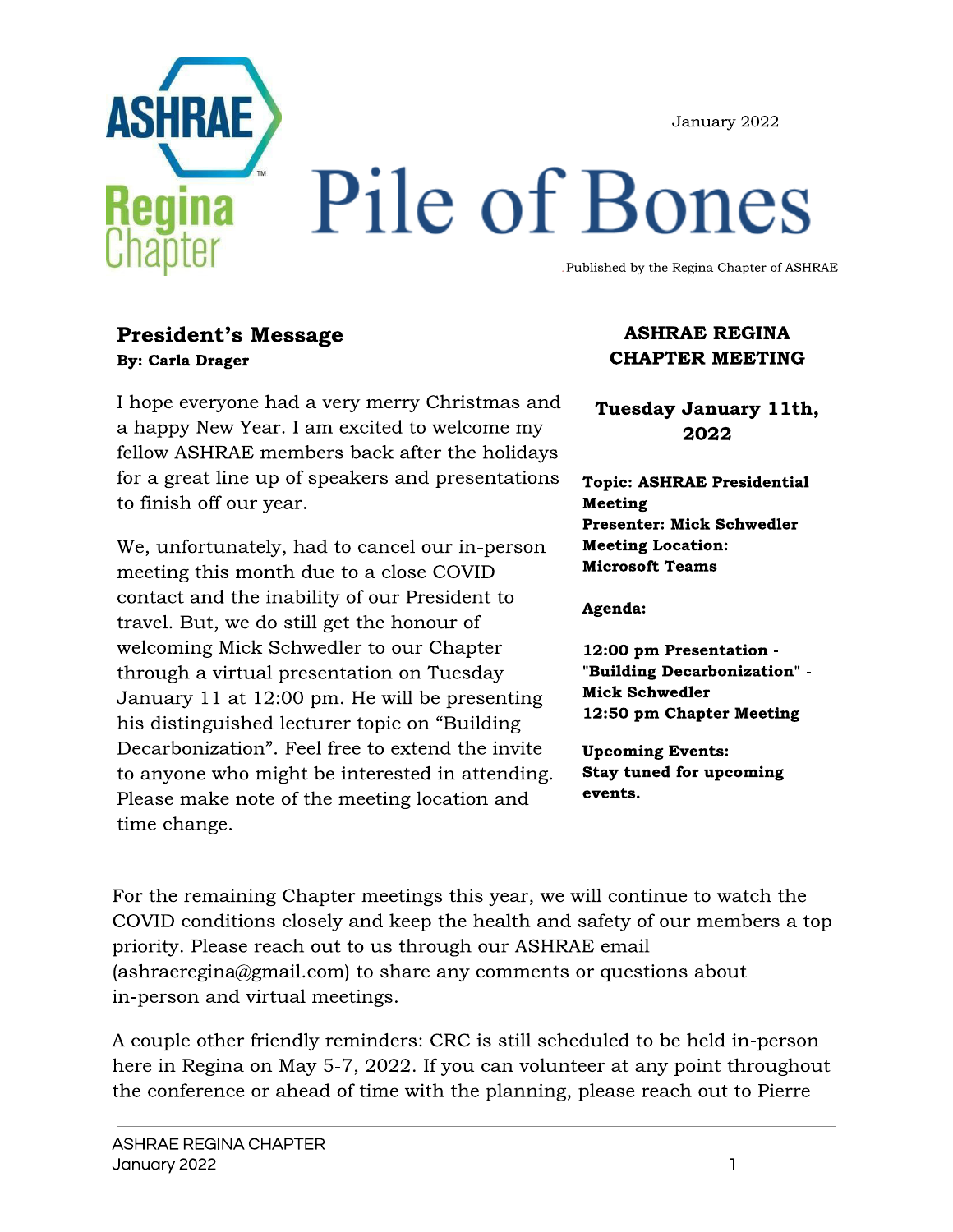Andre-Ranger. Lastly, the ASHRAE Winter Conference and AHR Expo is fast approaching and will be held on January 29-February 2, 2022. For more information about the conference, check out the ASHRAE Society website at https://www.ashrae.org/conferences/2022-winter-conference-las-vegas.

If you have any questions, comments, or concerns about this ASHRAE year, please don't hesitate to reach out and contact myself.

Thanks.

Carla Drager, Regina ASHRAE Chapter President

## **Committee Chair Reports**

#### Vice President/Chapter Alternate/President Elect/CTTC & **Programs By: Chris Klatt**

To kick off the new year, we are fortunate to have Mick Schwedler, P.E., Fellow ASHRAE, LEED AP and is ASHRAE's Society President for the 2021-22 term. Mick is planning on presenting his presidential speech virtually, where he will present his Distinguished Lecture on Building Decarbonization.



**SPEAKER BIO:** Mick Schwedler, P.E., Fellow ASHRAE, LEED AP is ASHRAE's Society President for the 2021-22 term. Schwedler previously served on the ASHRAE Board of Directors as president-elect, treasurer, vice president and director-at-large.

For his time and devotion to ASHRAE and the HVAC&R industry, Schwedler is a recipient of the Fellow Award, Exceptional Service Award, Standards Achievement Award, and the Distinguished Service Award. Schwedler's "Low-Load Chillers and System Efficiency" was published in the ASHRAE Journal in February 2017 and was his seventh published in the ASHRAE Journal. His work has also been featured in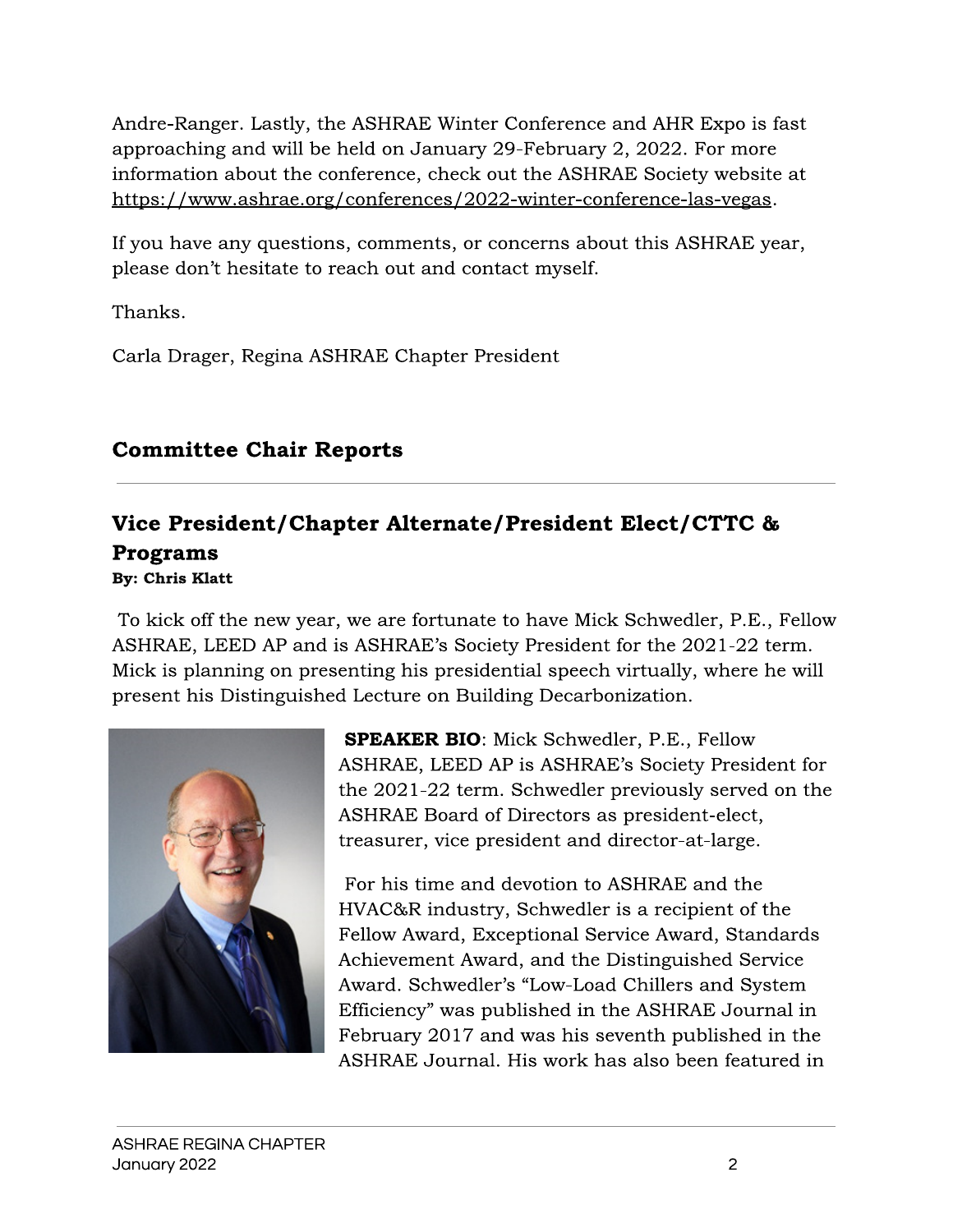publications, such as HPAC Engineering, Trane Engineers Newsletters and Trane Applications Engineering Manuals.

Mick's theme for the 2021-22 ASHRAE Society Year is "Personal Growth. Global Impact. Feed the Roots."

"We each are involved in ASHRAE for different reasons and volunteer in our chosen ways. We do it because we grow – professionally and personally – and help others do the same. We do it because that global impact serves the world's, as well as our personal, future generations. All this occurs because we are true to our deep, widespread and strong technical roots, grassroots and personal roots."

In addition to his time served on the Board of Directors, Schwedler served as chair of the ASHRAE Technology Council, chair of ASHRAE Standing Standard Project Committee 90.1-2010, chair of the Advanced Energy Design Guide Steering Committee, and as an ASHRAE Distinguished Lecturer. He is Past President of the La Crosse Area ASHRAE Chapter and has held ASHRAE Society-level roles on many standing committees, technical committees, and presidential ad hoc committees.

Schwedler's theme focuses on the impact of connections to foster personal and professional growth and how ASHRAE's historical and present-day structure continues to lead to the development of future industry professionals that impact the world.

"How did you get here today and become part of this expansive root system? Who helped you grow, encouraged you - that is, who 'fed your roots?' Collectively, our personal growth and united efforts have produced global impacts ... to serve humanity...the first three words of ASHRAE's mission."

He also stresses the importance and responsibility each of us has as he asks, "Whose roots will you feed in the next three months?"

In addition to his contributions to ASHRAE, Schwedler is an Applications Engineer at Trane, located in La Crosse, Wis. and has been active in the development, training, and support of energy efficient systems since 1982.

At Trane, Schwedler aids customers in system optimization (in which he holds patents) and chilled water system design. He has given technical seminars throughout North America, as well as in the Far East and South America. He has also presented such information as well as other sustainable education to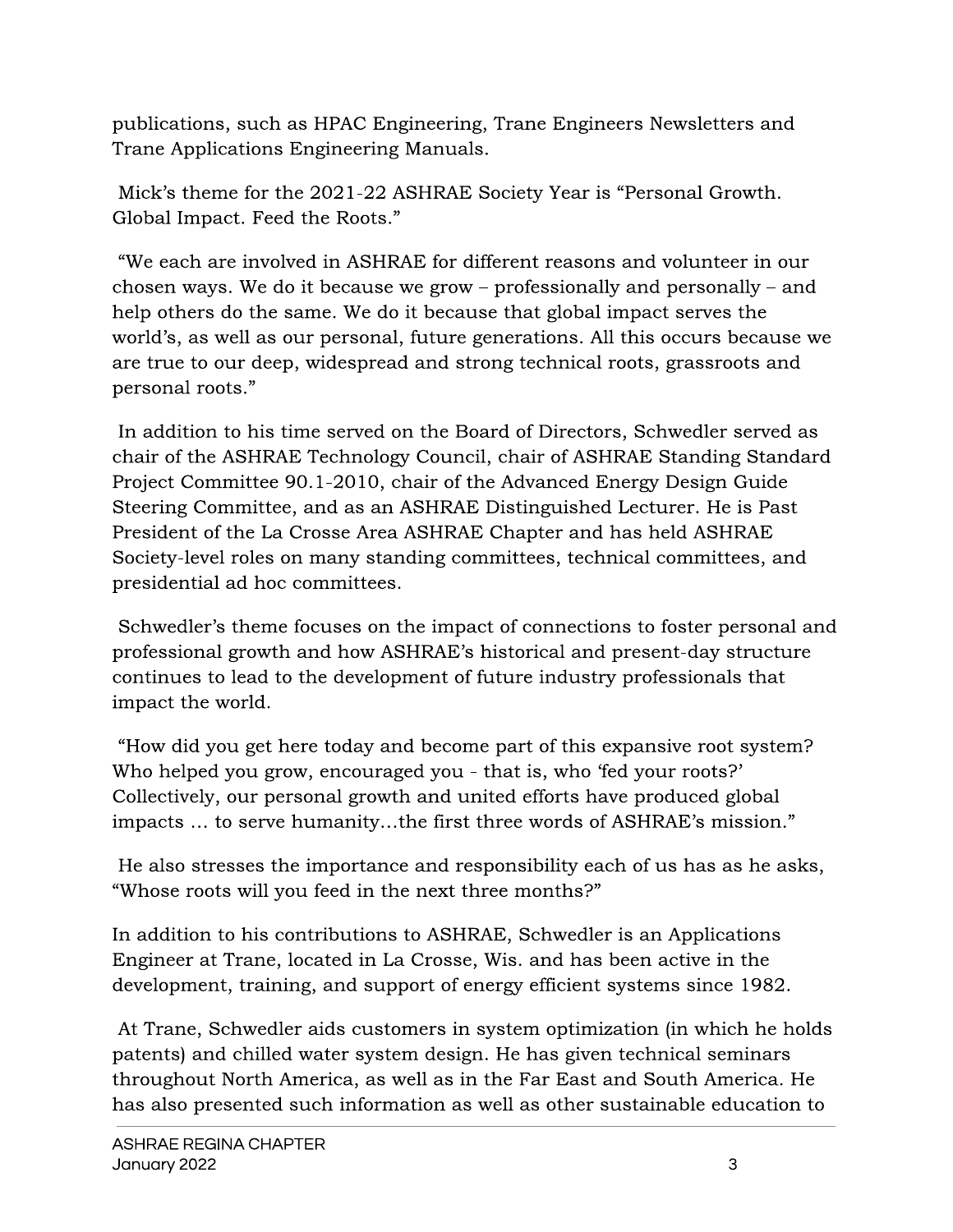over 30,000 people as presenter and host of Engineers Newsletter Live broadcasts and ASHRAE satellite events. Mick was intimately involved with energy modeling as author of significant portions of the TRACETM (Trane Air Conditioning Economics) program's equipment section.

Schwedler is a 1981 graduate from the University of Wisconsin Solar Energy Lab with a Master of Mechanical Engineering, and he earned his Bachelor of Mechanical Engineering from Northwestern University in 1980.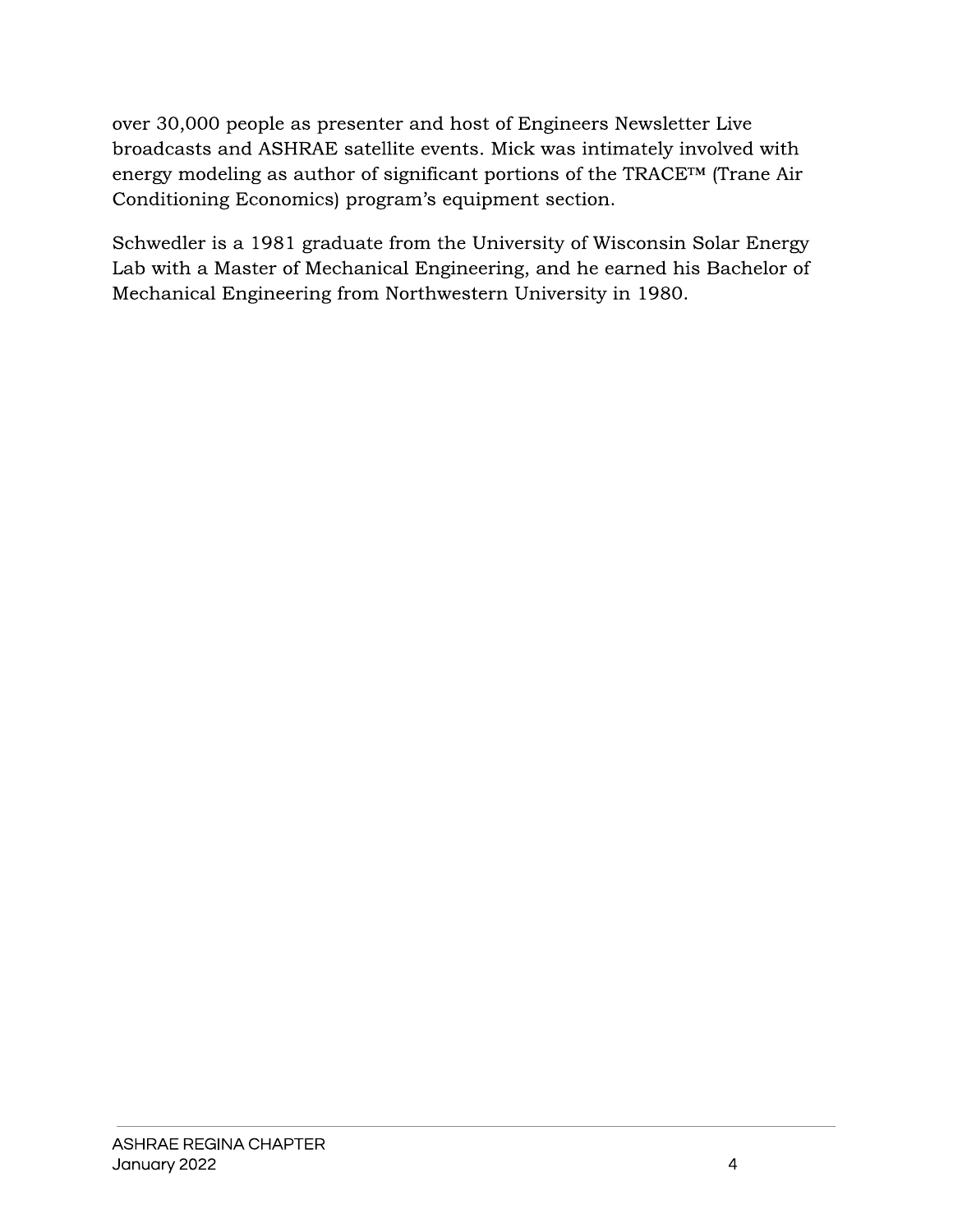## 2021 - 2022 ASHRAE Regina Chapter Board of Governors

#### **President**

Carla Drager Johnson Controls Canada LP  $cardia.drager@jci.com$ 

#### Past President & Research Promotion

Cailin Noll MacPherson Engineering Inc. c.noll@mac-eng.ca

## **Vice President & Programs** Chair

Chris Klatt HDA Engineering Ltd. cklatt@hdaeng.com

## **Membership Promotion**

Nathan Cross **Stantec** Nathan.cross@stantec.com

#### Secretary

**Taylor Armstrong** Canature Water Group taylor.armstrong@canaturewg.com

## **Student Branch Advisor**

**Brad Lulik** MacPherson Engineering Inc. b.lulik@maceng.ca

#### **Treasurer**

**Tyler Gamble** Canature Water Group tyler.gamble@canaturewg.com

#### **Special Events**

**Josh Thomas Cypress Sales Partnership** j.thomas@cypresssales.com

## Webpage

**Bob England** R.J. England Consulting bob@rjengland.com

## **Government Affairs Committee Chair**

Patrich Costa-Muresan patrich.costa-muresan  $(a)$ gov.sk.ca

## **YEA (Young Engineers in ASHRAE**) Chair

Vacant

## Diversity in ASHRAE Chair

Henry Reynoso Refrigerative Supply henryr@rsl.ca